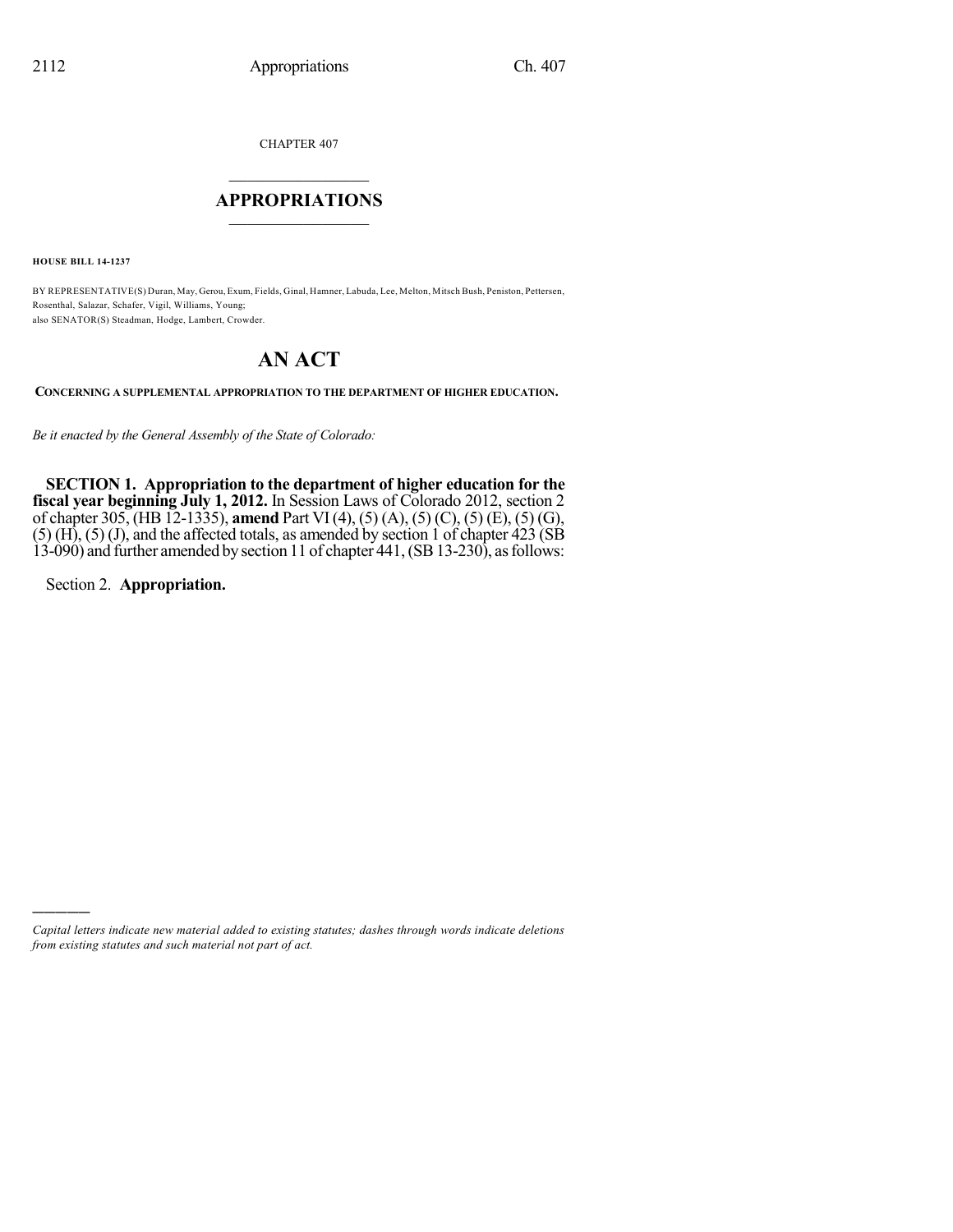|                           |              |                        | APPROPRIATION FROM            |                             |                                       |                                |  |  |
|---------------------------|--------------|------------------------|-------------------------------|-----------------------------|---------------------------------------|--------------------------------|--|--|
| ITEM &<br><b>SUBTOTAL</b> | <b>TOTAL</b> | GENERAL<br><b>FUND</b> | <b>GENERAL</b><br><b>FUND</b> | <b>CASH</b><br><b>FUNDS</b> | <b>REAPPROPRIATED</b><br><b>FUNDS</b> | <b>FEDERAL</b><br><b>FUNDS</b> |  |  |
|                           |              |                        | <b>EXEMPT</b>                 |                             |                                       |                                |  |  |
|                           |              |                        |                               |                             |                                       |                                |  |  |

**PART VI DEPARTMENT OF HIGHER EDUCATION**

|  |  | (4) COLLEGE OPPORTUNITY FUND PROGRAM |
|--|--|--------------------------------------|
|--|--|--------------------------------------|

| (A) Stipends                  |               |            |                          |
|-------------------------------|---------------|------------|--------------------------|
| Stipends for an               |               |            |                          |
| estimated 137,513             |               |            |                          |
| eligible full-time equivalent |               |            |                          |
| students attending state      |               |            |                          |
| institutions at \$1,860.00    |               |            |                          |
| per 30 credit hours           | 255,774,180   |            |                          |
|                               | 256,148,978   |            |                          |
| Stipends for an estimated     |               |            |                          |
| 1,160 eligible full-time      |               |            |                          |
| equivalent students           |               |            |                          |
| attending participating       |               |            |                          |
| private institutions at       |               |            |                          |
| \$930.00 per 30 credit hours  | 1,078,800     |            |                          |
|                               | 256,852,980   | 19,124,077 | 237,728,903 <sup>a</sup> |
|                               | 257, 227, 778 | 19,498,875 |                          |
|                               |               |            |                          |

Ch. 407 Appropriations 2113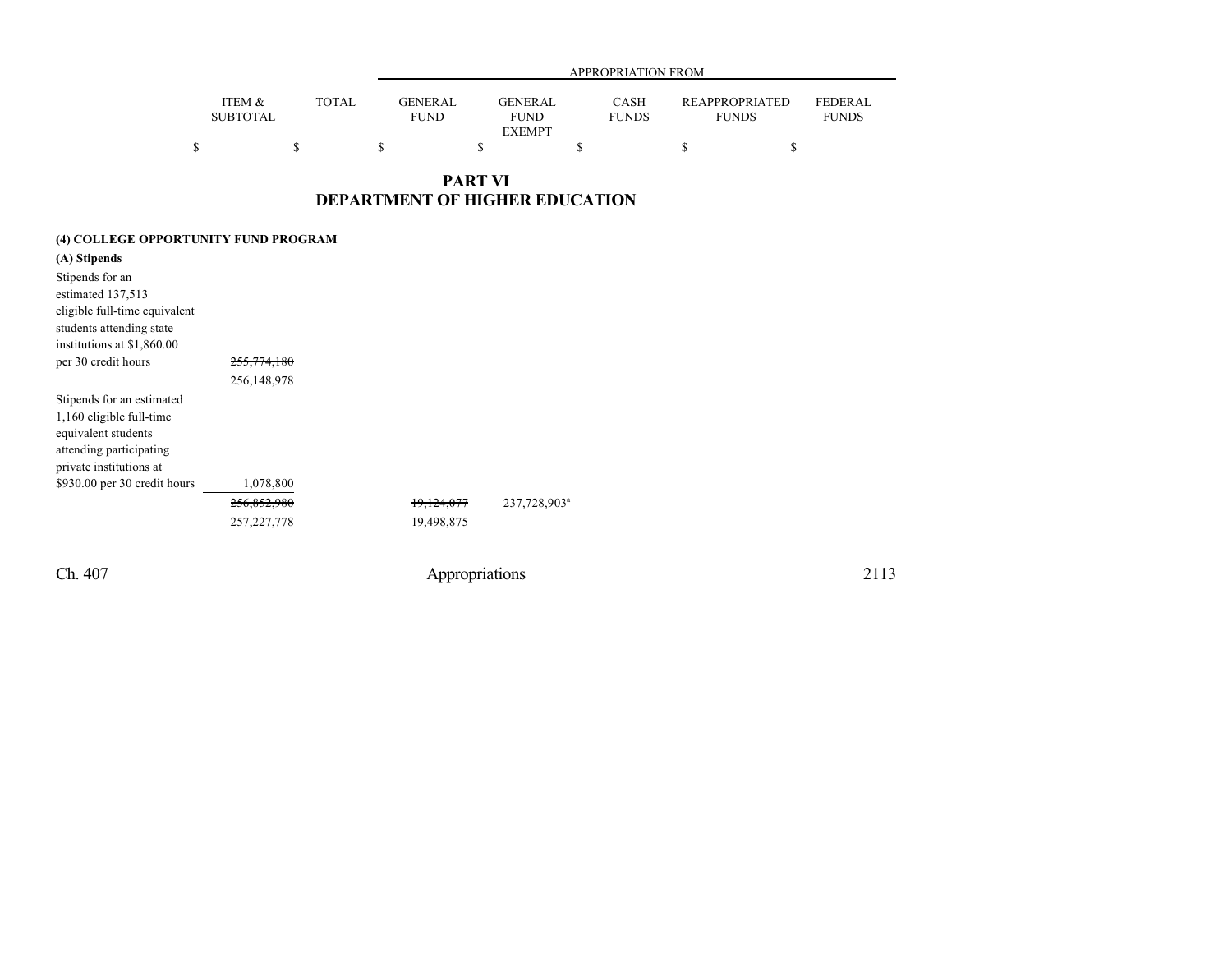### Ch. 407 Appropriations 2114

|                           |       | APPROPRIATION FROM            |                        |                             |                                |                                |  |
|---------------------------|-------|-------------------------------|------------------------|-----------------------------|--------------------------------|--------------------------------|--|
| ITEM &<br><b>SUBTOTAL</b> | TOTAL | <b>GENERAL</b><br><b>FUND</b> | GENERAL<br><b>FUND</b> | <b>CASH</b><br><b>FUNDS</b> | REAPPROPRIATED<br><b>FUNDS</b> | <b>FEDERAL</b><br><b>FUNDS</b> |  |
|                           |       |                               | <b>EXEMPT</b>          |                             |                                |                                |  |
|                           |       |                               |                        |                             |                                |                                |  |

a This amount shall be from the General Fund Exempt Account created in Section 24-77-103.6 (2), C.R.S.

#### **(B) Fee-for-service**

| <b>Contracts with State</b> |  |  |  |
|-----------------------------|--|--|--|
|-----------------------------|--|--|--|

| Institutions | 245,508,468 | <del>31,104,038</del> | 214,404,430 <sup>a</sup> |
|--------------|-------------|-----------------------|--------------------------|
|              | 245,133,670 | 30,729,240            |                          |

502,361,448

<sup>a</sup> This amount shall be from the General Fund Exempt Account created in Section 24-77-103.6 (2), C.R.S.

#### **(5) GOVERNING BOARDS**

| (A) Trustees of                              |               |                         |                      |
|----------------------------------------------|---------------|-------------------------|----------------------|
| <b>Adams State College</b> <sup>16, 17</sup> | 31,949,671    | 20,901,816 <sup>a</sup> | $11,047,855^{\rm b}$ |
|                                              | $(294.7$ FTE) |                         |                      |

<sup>a</sup> Of this amount, \$18,307,972(I) shall be from the students' share of tuition, \$2,572,140(I) shall be from academic fees and academic facility fees, and \$21,704 represents an estimate of limited gaming tax revenues that will be distributed pursuant to Section 12-47.1-701.5 (3) (c) (I), C.R.S. The cash funds appropriations from tuition and academic and academic facility fees are shown for informational purposes only because within the parameters of Section 23-5-130.5, C.R.S., higher education governing boards may set the tuition rates for the institutions they govern.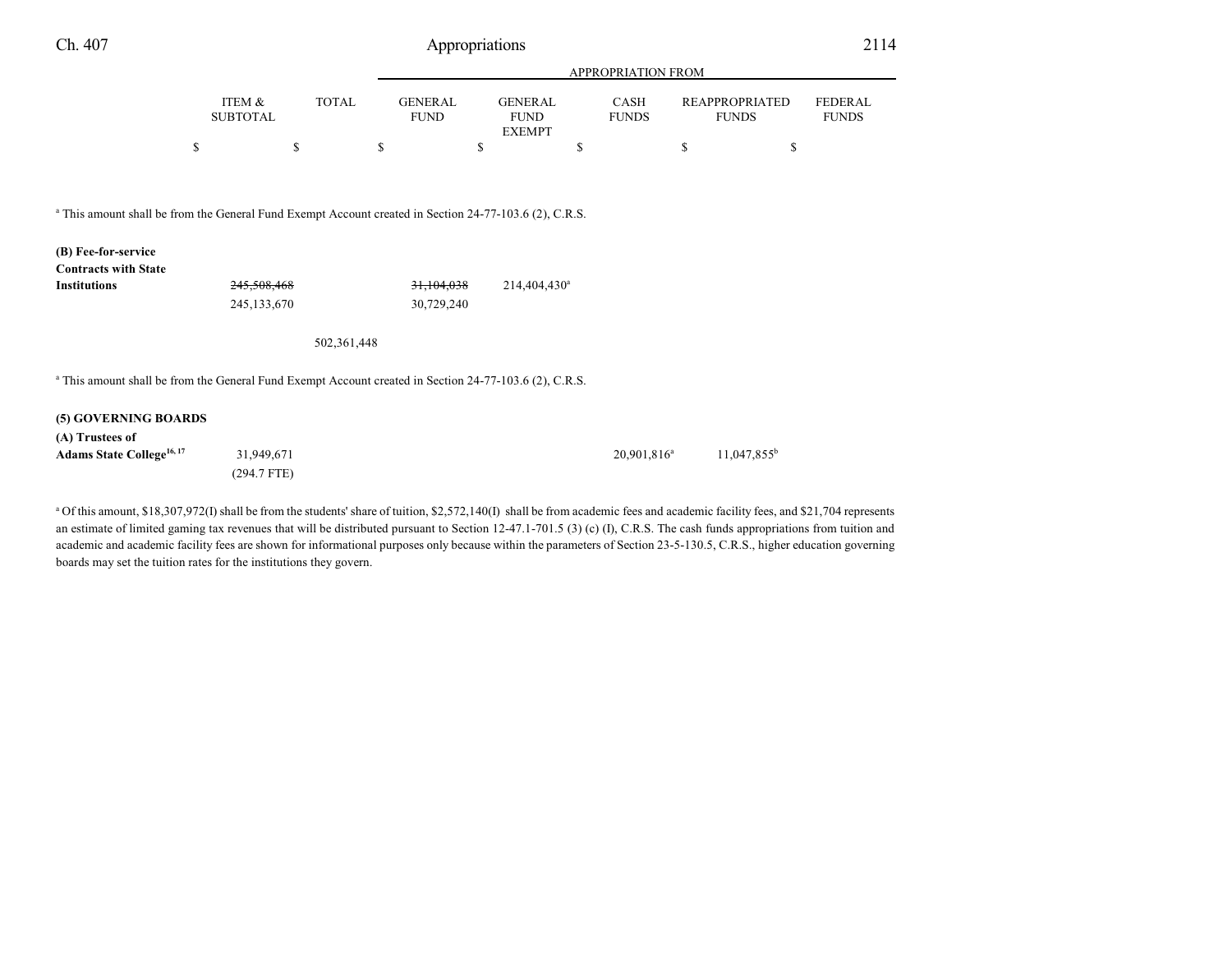<sup>b</sup> Of this amount, \$2,823,480 \$2,672,789 shall be from General Fund appropriated to the College Opportunity Fund Program in the Department of Higher Education for student stipend payments and \$8,224,375 \$8,375,066 shall be from General Fund appropriated to the College Opportunity Fund Program in the Department of Higher Education for fee-for-service contracts.

### **(C) Trustees of Metropolitan State College of Denver 16, 17**

(1,299.0 FTE)

 $141,104,386$   $103,635,193($ 37,469,193 b

<sup>a</sup> Of this amount, \$92,910,660 shall be from the students' share of tuition and \$10,724,533 shall be from academic fees and academic facility fees. The cash funds appropriations from tuition and academic and academic facility fees are shown for informational purposes only because within the parameters of Section 23-5-130.5, C.R.S., higher education governing boards may set the tuition rates for the institutions they govern.

<sup>b</sup> Of this amount, \$30,072,480 \$28,812,174 shall be from General Fund appropriated to the College Opportunity Fund Program in the Department of Higher Education for student stipend payments and \$7,396,713 \$8,657,019 shall be from General Fund appropriated to the College Opportunity Fund Program in the Department of Higher Education for fee-for-service contracts.

| (E) Board of Governors              |                 |                              |                 |
|-------------------------------------|-----------------|------------------------------|-----------------|
| of the Colorado State               |                 |                              |                 |
| University System <sup>16, 17</sup> | 434,608,394     | 328.937.872(D <sup>a</sup> ) | $105,670,522^b$ |
|                                     | $(4,037.8$ FTE) |                              |                 |

<sup>a</sup> Of this amount, \$309,589,574 shall be from the students' share of tuition and \$19,348,298 shall be from academic fees and academic facility fees. The cash funds appropriations from tuition and academic and academic facility fees are shown for informational purposes only because within the parameters of Section 23-5-130.5, C.R.S., higher education governing boards may set the tuition rates for the institutions they govern.

Ch. 407 Appropriations 2115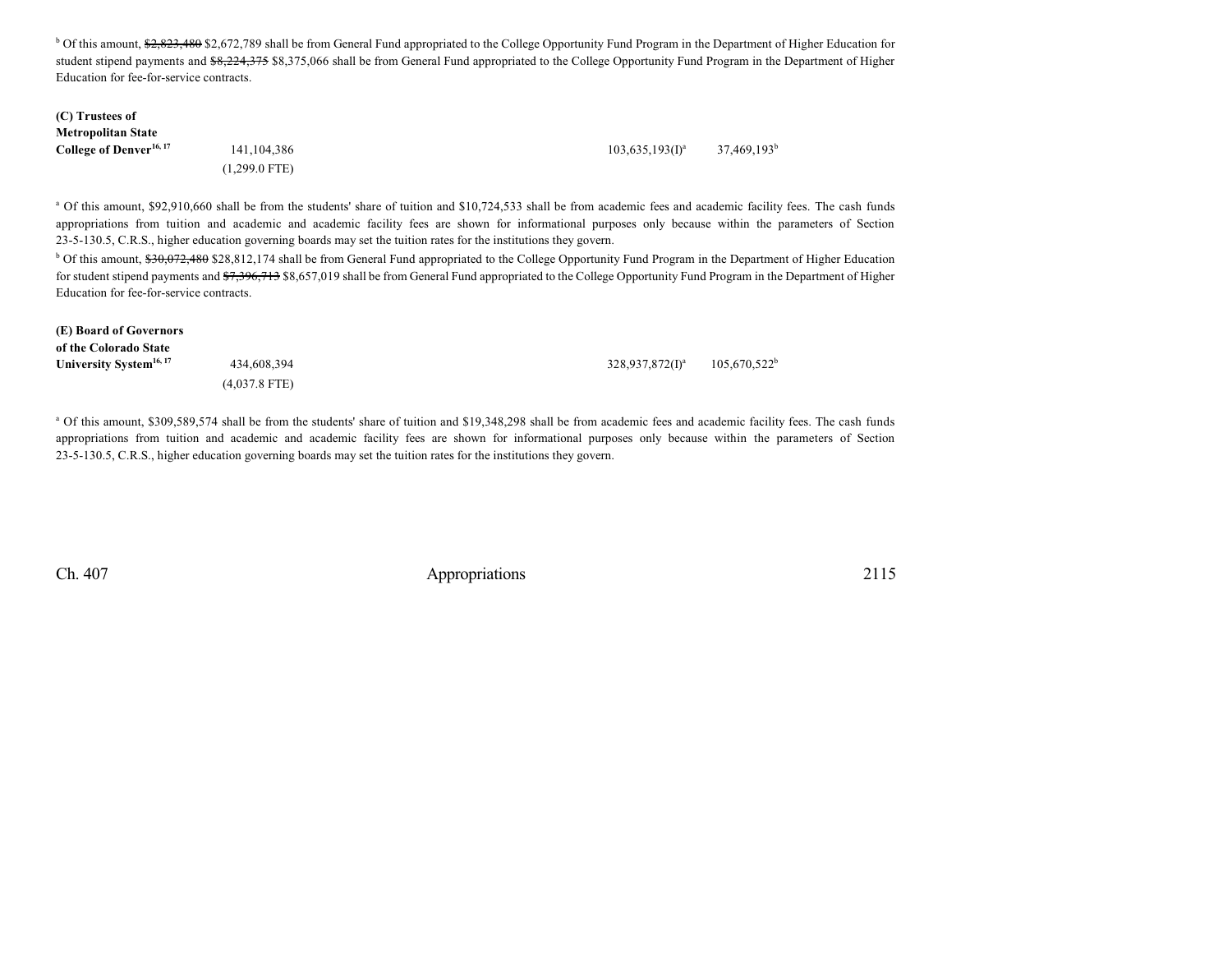### Ch. 407 Appropriations 2116

|                           |       | APPROPRIATION FROM             |  |                                |  |                             |  |                                       |                          |
|---------------------------|-------|--------------------------------|--|--------------------------------|--|-----------------------------|--|---------------------------------------|--------------------------|
| ITEM &<br><b>SUBTOTAL</b> | TOTAL | <b>GENER AL</b><br><b>FUND</b> |  | <b>GENER AL</b><br><b>FUND</b> |  | <b>CASH</b><br><b>FUNDS</b> |  | <b>REAPPROPRIATED</b><br><b>FUNDS</b> | FEDER AL<br><b>FUNDS</b> |
|                           |       |                                |  | <b>EXEMPT</b>                  |  |                             |  |                                       |                          |
|                           |       |                                |  |                                |  |                             |  |                                       |                          |

<sup>b</sup> Of this amount, \$38,485,260 \$37,160,802 shall be from General Fund appropriated to the College Opportunity Fund Program in the Department of Higher Education for student stipend payments, \$67,015,262 \$68,339,720 shall be from General Fund appropriated to the College Opportunity Fund Program in the Department of Higher Education for fee-for-service contracts, and \$170,000 shall be from moneys appropriated to the Local Government Mineral and Energy Impact Grants and Disbursements line item in the Division of Local Governments in the Department of Local Affairs from the Local Government Mineral Impact Fund created in Section 34-63-102 (5) (a) (I), C.R.S. The amount from the Local Government Mineral Impact Fund represents a 2012 calendar year grant, and any unexpended balance on June 30, 2012, is intended to roll forward and remain available for expenditure through June 30, 2013.

| (G) Regents of the                       |                 |              |                          |
|------------------------------------------|-----------------|--------------|--------------------------|
| University of Colorado <sup>16, 17</sup> | 935,307,554     | 790.807.982ª | 144,499.572 <sup>b</sup> |
|                                          | $(6.797.7$ FTE) |              |                          |

a Of this amount, \$727,070,487 (I) shall be from the students' share of tuition, \$49,814,295 (I) shall be from academic fees and academic facility fees, and \$13,923,200 shall be from the Tobacco Litigation Settlement Moneys Health Education Fund pursuant to Section 24-75-1104.5 (1.5) (a) (I), C.R.S. The cash funds appropriations from tuition and academic and academic facility fees are shown for informational purposes only because within the parameters of Section 23-5-130.5, C.R.S., higher education governing boards may set the tuition rates for the institutions they govern.

<sup>b</sup> Of this amount, \$50,863,560 \$50,940,944 shall be from General Fund appropriated to the College Opportunity Fund Program in the Department of Higher Education for student stipend payments, \$92,978,481 \$92,901,097 shall be from General Fund appropriated to the College Opportunity Fund Program in the Department of Higher Education for fee-for-service contracts, and \$657,531 shall be from moneys appropriated to the Local Government Mineral and Energy Impact Grants and Disbursements line item in the Division of Local Governments in the Department of Local Affairs from the Local Government Mineral Impact Fund created in Section 34-63-102 (5) (a) (I), C.R.S. The amount from the Local Government Mineral Impact Fund represents a 2012 calendar year grant, and any unexpended balance on June 30, 2012 is intended to roll forward and remain available for expenditure through June 30, 2013.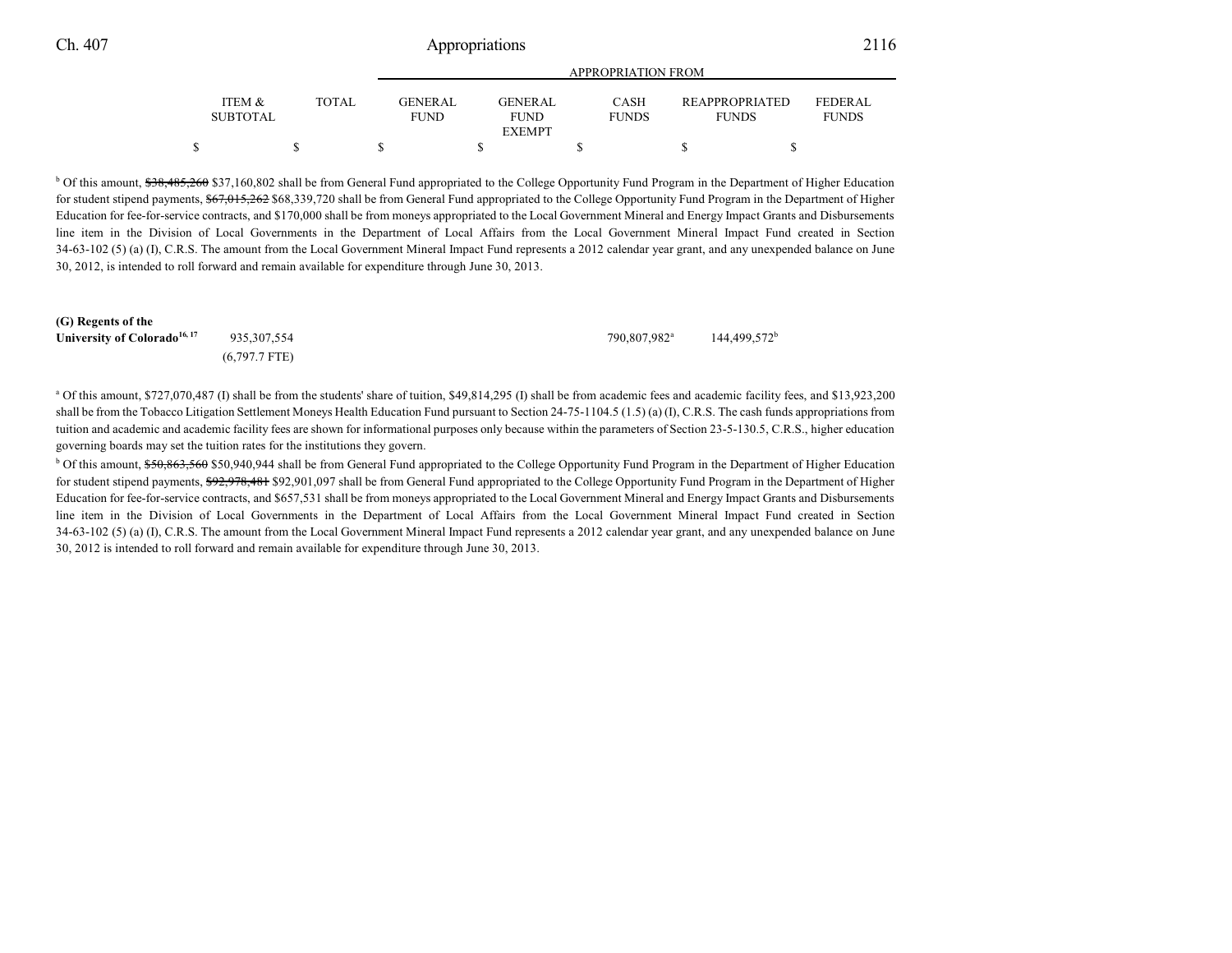| (H) Trustees of the        |             |                    |                |
|----------------------------|-------------|--------------------|----------------|
| Colorado School            |             |                    |                |
| of Mines <sup>16, 17</sup> | 116,096,267 | $100,012,136(I)^a$ | $16,084,131^b$ |
|                            | (766.6 FTE) |                    |                |
|                            |             |                    |                |
|                            |             |                    |                |

<sup>a</sup> Of this amount, \$95,786,847 shall be from the students' share of tuition and \$4,225,289 shall be from academic fees and academic facility fees. The cash funds appropriations from tuition and academic and academic facility fees are shown for informational purposes only because within the parameters of Section 23-5-130.5, C.R.S., higher education governing boards may set the tuition rates for the institutions they govern.

<sup>b</sup> Of this amount, \$4,988,520 \$5,146,233 shall be from General Fund appropriated to the College Opportunity Fund Program in the Department of Higher Education for student stipend payments and  $11,095,611$  \$10,937,898 shall be from General Fund appropriated to the College Opportunity Fund Program in the Department of Higher Education for fee-for-service contracts.

| (J) State Board for           |                 |                          |                 |
|-------------------------------|-----------------|--------------------------|-----------------|
| <b>Community Colleges and</b> |                 |                          |                 |
| <b>Occupational Education</b> |                 |                          |                 |
| <b>State System Community</b> |                 |                          |                 |
| $\text{Colleges}^{16, 17}$    | 387,024,115     | 267,803,822 <sup>a</sup> | $119.220.293^b$ |
|                               | $(5,736.6$ FTE) |                          |                 |

<sup>a</sup> Of this amount, \$253,300,715 (I) shall be from the students' share of tuition, \$9,229,831 (I) shall be from academic fees and academic facility fees, and \$5,273,276 represents an estimate of limited gaming tax revenues that will be distributed pursuant to Section 12-47.1-701.5 (3) (c) (I), C.R.S. The cash funds appropriations from tuition and academic and academic facility fees are shown for informational purposes only because within the parameters of Section 23-5-130.5, C.R.S., higher education governing boards may set the tuition rates for the institutions they govern.

<sup>b</sup> Of this amount, \$95,330,580 \$98,205,736 shall be from General Fund appropriated to the College Opportunity Fund Program in the Department of Higher Education for student stipend payments, \$22,389,713 \$19,514,557 shall be from General Fund appropriated to the College Opportunity Fund Program in the Department of Higher Education for fee-for-service contracts, and \$1,500,000 shall be from moneys appropriated to the Local Government Mineral and Energy Impact Grants and Disbursements line item in the Division of Local Governments in the Department of Local Affairs from the Local Government Mineral Impact Fund created in Section 34-63-102 (5) (a) (I), C.R.S., for faculty and the development of community college-level curricula on alternative, renewable, and existing energies.

Ch. 407 Appropriations 2117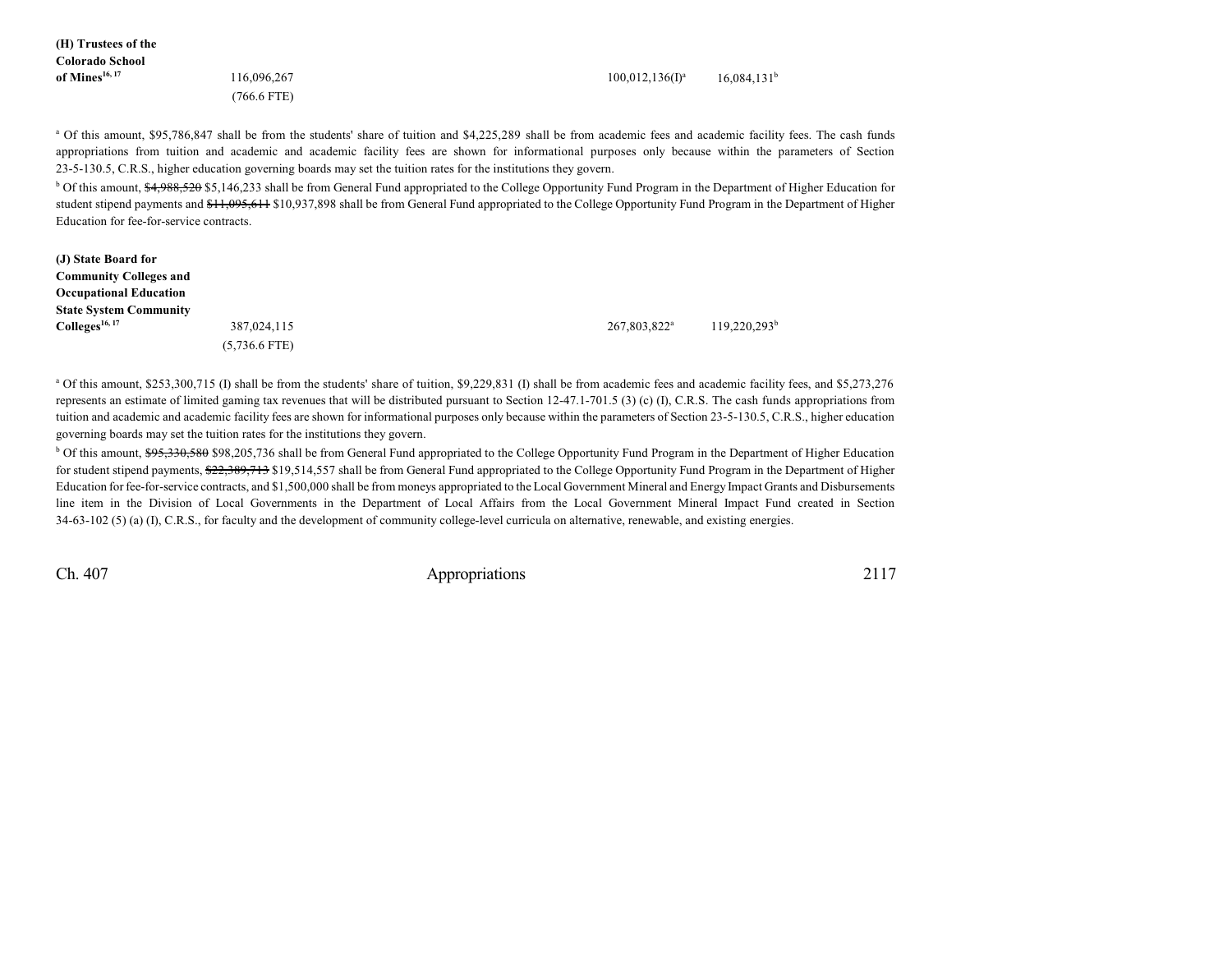| Ch. 407                                     | Appropriations            |                 |    |                               |    |                                                |    |                             |    |                                       | 2118                           |  |
|---------------------------------------------|---------------------------|-----------------|----|-------------------------------|----|------------------------------------------------|----|-----------------------------|----|---------------------------------------|--------------------------------|--|
|                                             | <b>APPROPRIATION FROM</b> |                 |    |                               |    |                                                |    |                             |    |                                       |                                |  |
|                                             | ITEM &<br><b>SUBTOTAL</b> | <b>TOTAL</b>    |    | <b>GENERAL</b><br><b>FUND</b> |    | <b>GENERAL</b><br><b>FUND</b><br><b>EXEMPT</b> |    | <b>CASH</b><br><b>FUNDS</b> |    | <b>REAPPROPRIATED</b><br><b>FUNDS</b> | <b>FEDERAL</b><br><b>FUNDS</b> |  |
| \$                                          |                           | \$              | \$ |                               | \$ |                                                | \$ |                             | \$ | \$                                    |                                |  |
| <b>TOTALS PART VI</b><br>(HIGHER EDUCATION) |                           | \$3,035,688,329 |    | 176,746,502                   |    | 452,133,333 <sup>a</sup>                       |    | $$1,835,198,431^b$          |    | \$552,496,834                         | \$19,113,229°                  |  |

a This amount shall be from the General Fund Exempt Account created in Section 24-77-103.6 (2), C.R.S.

b Of this amount, \$1,779,942,098 contains an (I) notation.

c This amount contains an (I) notation.